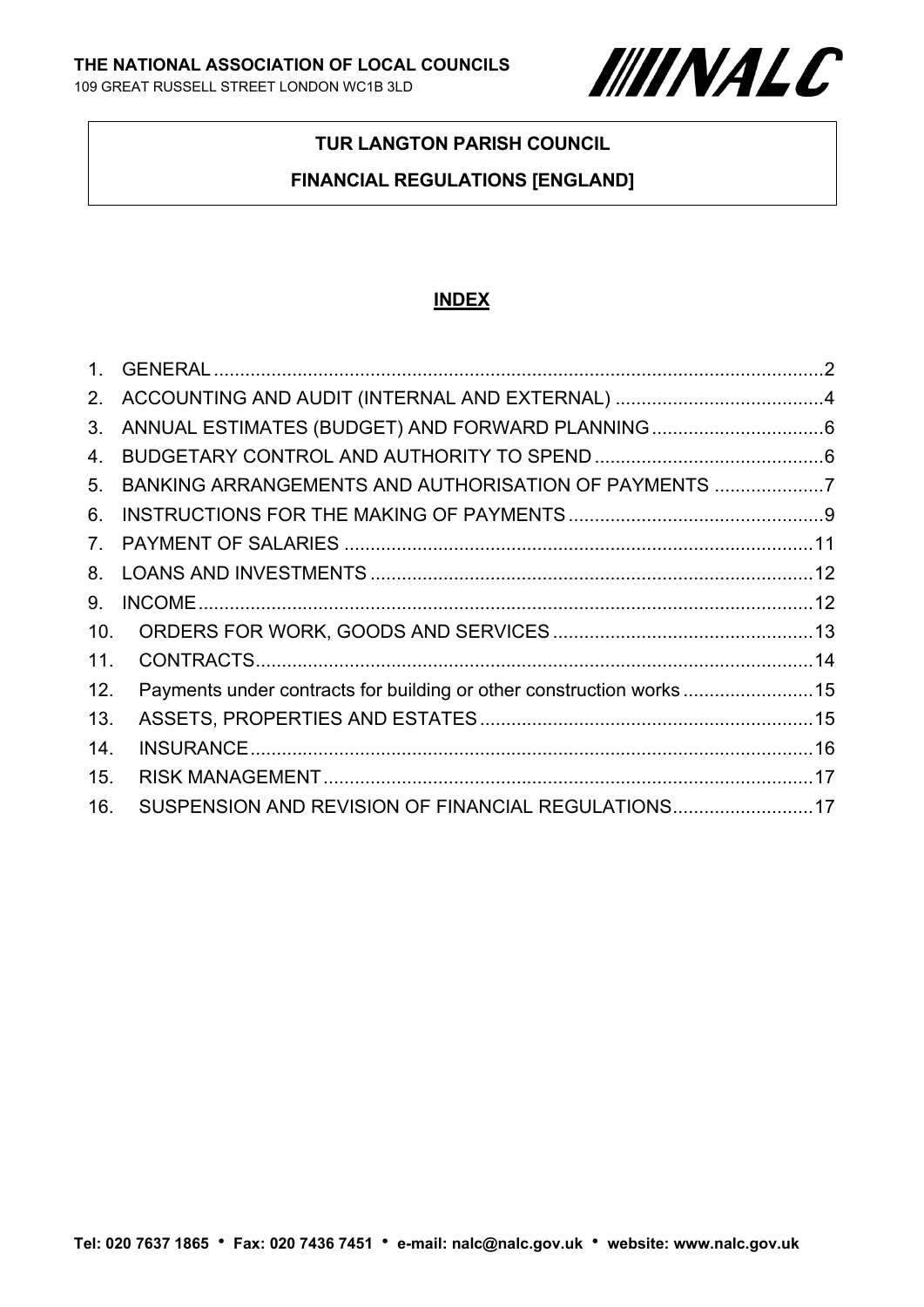

#### Draft for review May 2022

#### <span id="page-1-0"></span>**1. GENERAL**

- 1.1. These financial regulations govern the conduct of financial management by the council and may only be amended or varied by resolution of the council. Financial regulations are one of the council's three governing policy documents providing procedural guidance for members and officers. Financial regulations must be observed in conjunction with the council's standing orders<sup>1</sup> and any individual financial regulations relating to contracts.
- 1.2. The council is responsible in law for ensuring that its financial management is adequate and effective and that the council has a sound system of internal control which facilitates the effective exercise of the council's functions, including arrangements for the management of risk.
- 1.3. The council's accounting control systems must include measures:
	- for the timely production of accounts:
	- that provide for the safe and efficient safeguarding of public money;
	- to prevent and detect inaccuracy and fraud; and
	- identifying the duties of officers.
- 1.4. These financial regulations demonstrate how the council meets these responsibilities and requirements.
- 1.5. At least once a year, prior to approving the Annual Governance Statement, the council must review the effectiveness of its system of internal control which shall be in accordance with proper practices.
- 1.6. Deliberate or wilful breach of these Regulations by an employee may give rise to disciplinary proceedings.
- 1.7. Members of Council are expected to follow the instructions within these Regulations and not to entice employees to breach them. Failure to follow instructions within these Regulations brings the office of councillor into disrepute.
- 1.8. The Responsible Financial Officer (RFO) holds a statutory office to be appointed by the council. The Clerk has been appointed as RFO for this council and these regulations will apply accordingly.
- 1.9. The RFO;
	- acts under the policy direction of the council;

<sup>1</sup> <sup>1</sup> Model Standing Orders for Councils (2018 Edition) is available from NALC (©NALC 2018)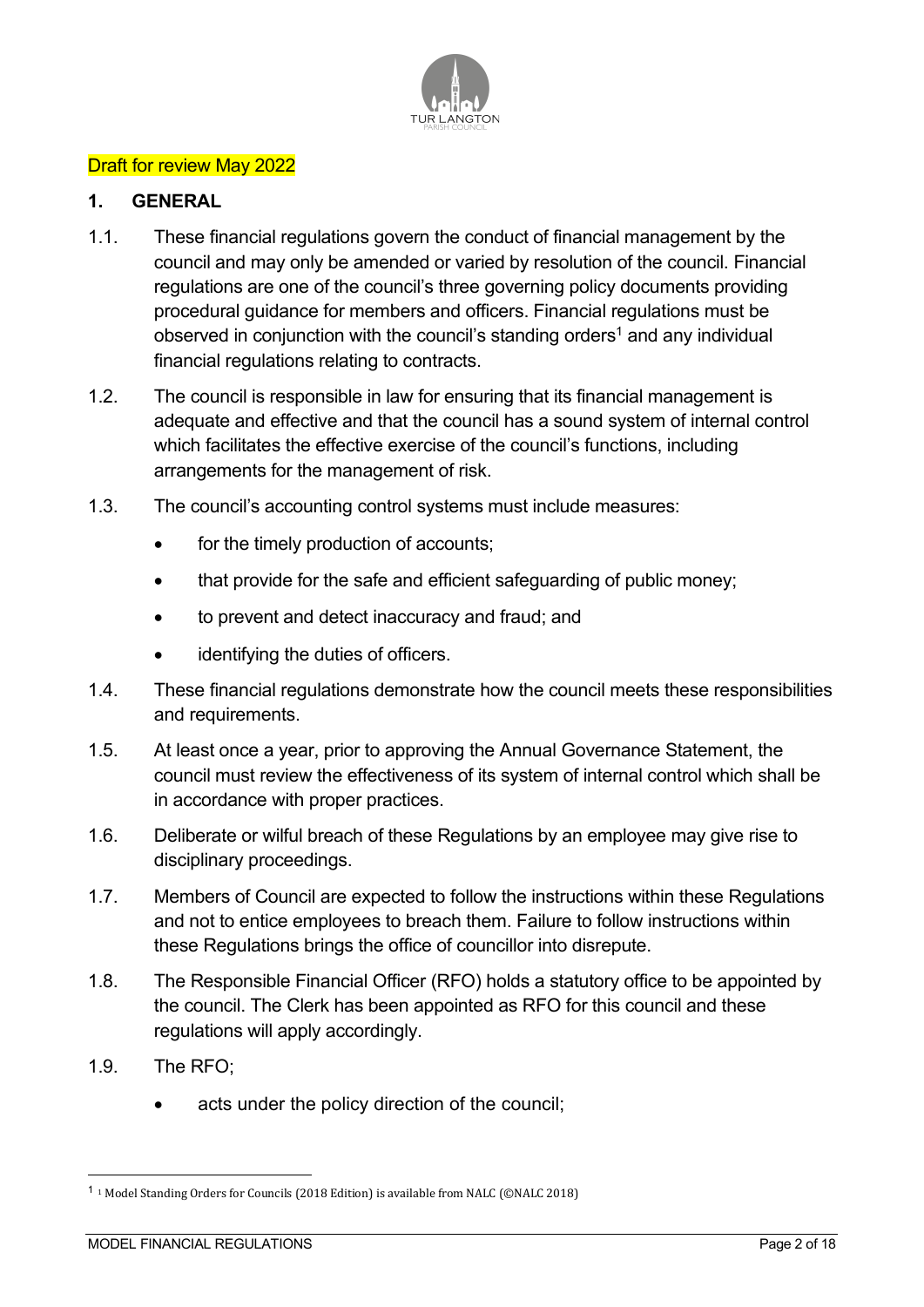

- administers the council's financial affairs in accordance with all Acts, Regulations and proper practices;
- determines on behalf of the council its accounting records and accounting control systems;
- ensures the accounting control systems are observed;
- maintains the accounting records of the council up to date in accordance with proper practices;
- assists the council to secure economy, efficiency and effectiveness in the use of its resources; and
- produces financial management information as required by the council.
- 1.10. The accounting records determined by the RFO shall be sufficient to show and explain the council's transactions and to enable the RFO to ensure that any statement of balances, or record of receipts and payments and additional information, as the case may be, or management information prepared for the council from time to time comply with the Accounts and Audit Regulations.
- 1.11. The accounting records determined by the RFO shall in particular contain:
	- entries from day to day of all sums of money received and expended by the council and the matters to which the receipts and payments account relate;
	- a record of the assets and liabilities of the council; and
	- wherever relevant, a record of the council's income and expenditure in relation to claims made, or to be made, for any contribution, grant or subsidy.
- 1.12. The accounting control systems determined by the RFO shall include:
	- procedures to ensure that the financial transactions of the council are recorded as soon as reasonably practicable and as accurately and reasonably as possible;
	- procedures to enable the prevention and detection of inaccuracies and fraud and the ability to reconstruct any lost records;
	- procedures to ensure that uncollectable amounts, including any bad debts are not submitted to the council for approval to be written off except with the approval of the RFO and that the approvals are shown in the accounting records; and
	- measures to ensure that risk is properly managed.
- 1.13. The council is not empowered by these Regulations or otherwise to delegate certain specified decisions. In particular any decision regarding: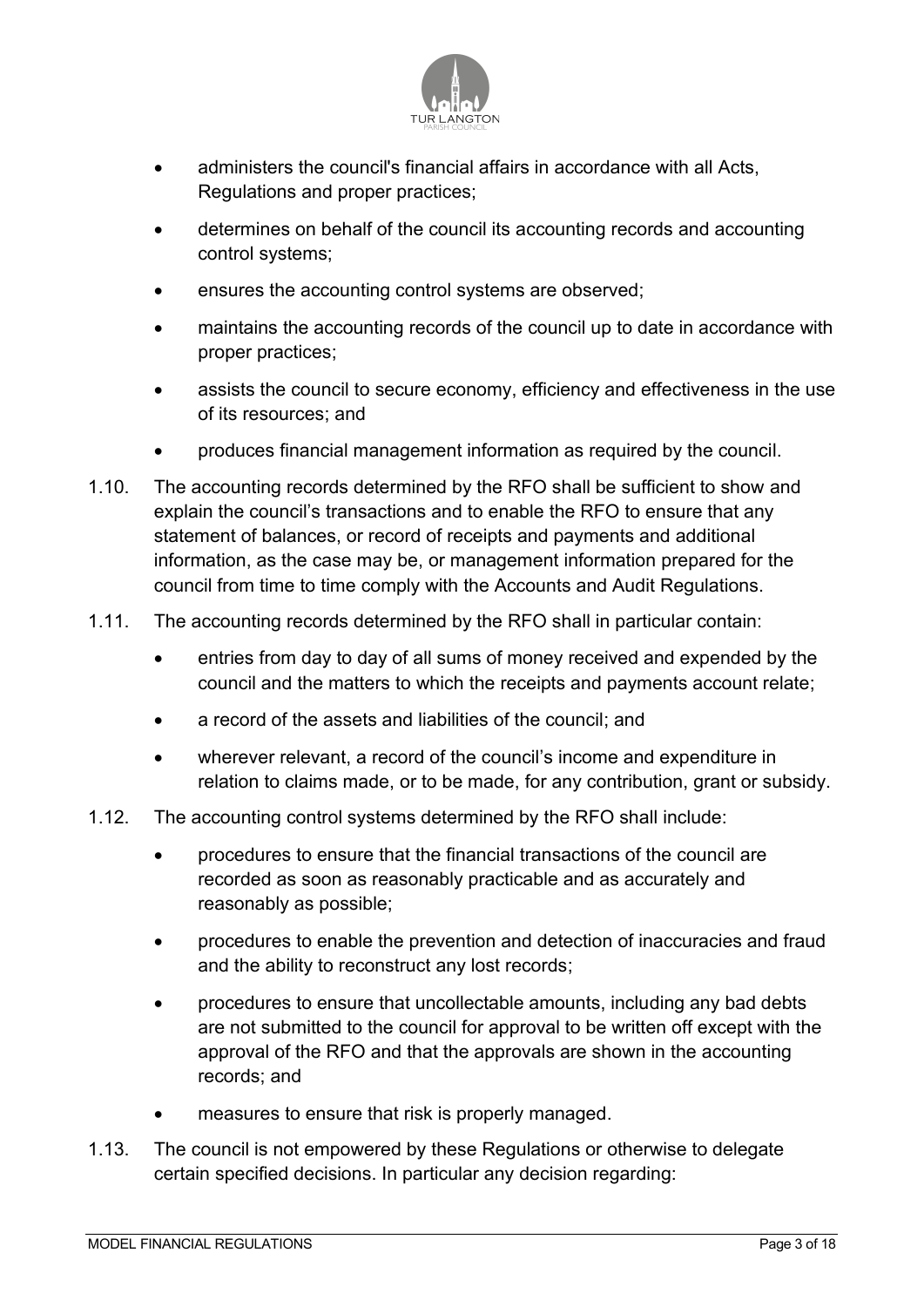

- setting the final budget or the precept (council tax requirement);
- approving accounting statements;
- approving an annual governance statement;
- borrowing;
- writing off bad debts:
- declaring eligibility for the General Power of Competence; and
- addressing recommendations in any report from the internal or external auditors,

shall be a matter for the full council only.

- 1.14. In addition the council must:
	- determine and keep under regular review (annually) the bank mandate for all council bank accounts;
	- approve any grant or a single commitment of £200 or above; and
	- in respect of the annual salary for any employee have regard to recommendations about annual salaries of employees made by the relevant committee in accordance with its terms of reference.
- 1.15. In these financial regulations, references to the Accounts and Audit Regulations or 'the regulations' shall mean the regulations issued under the provisions of section 27 of the Audit Commission Act 1998, or any superseding legislation, and then in force unless otherwise specified.

In these financial regulations the term 'proper practice' or 'proper practices' shall refer to guidance issued in *Governance and Accountability for Local Councils - a Practitioners' Guide (England)* issued by the Joint Practitioners Advisory Group (JPAG), available from the websites of NALC and the Society for Local Council Clerks (SLCC).

#### <span id="page-3-0"></span>**2. ACCOUNTING AND AUDIT (INTERNAL AND EXTERNAL)**

- 2.1. All accounting procedures and financial records of the council shall be determined by the RFO in accordance with the Accounts and Audit Regulations, appropriate guidance and proper practices.
- 2.2. On a regular basis, at least once in each quarter, and at each financial year end, a member other than the Chairman shall be appointed to verify bank reconciliations (for all accounts) produced by the RFO. The member shall sign the reconciliations and the original bank statements (or similar document) as evidence of verification. This activity shall on conclusion be reported, including any exceptions, to and noted by the council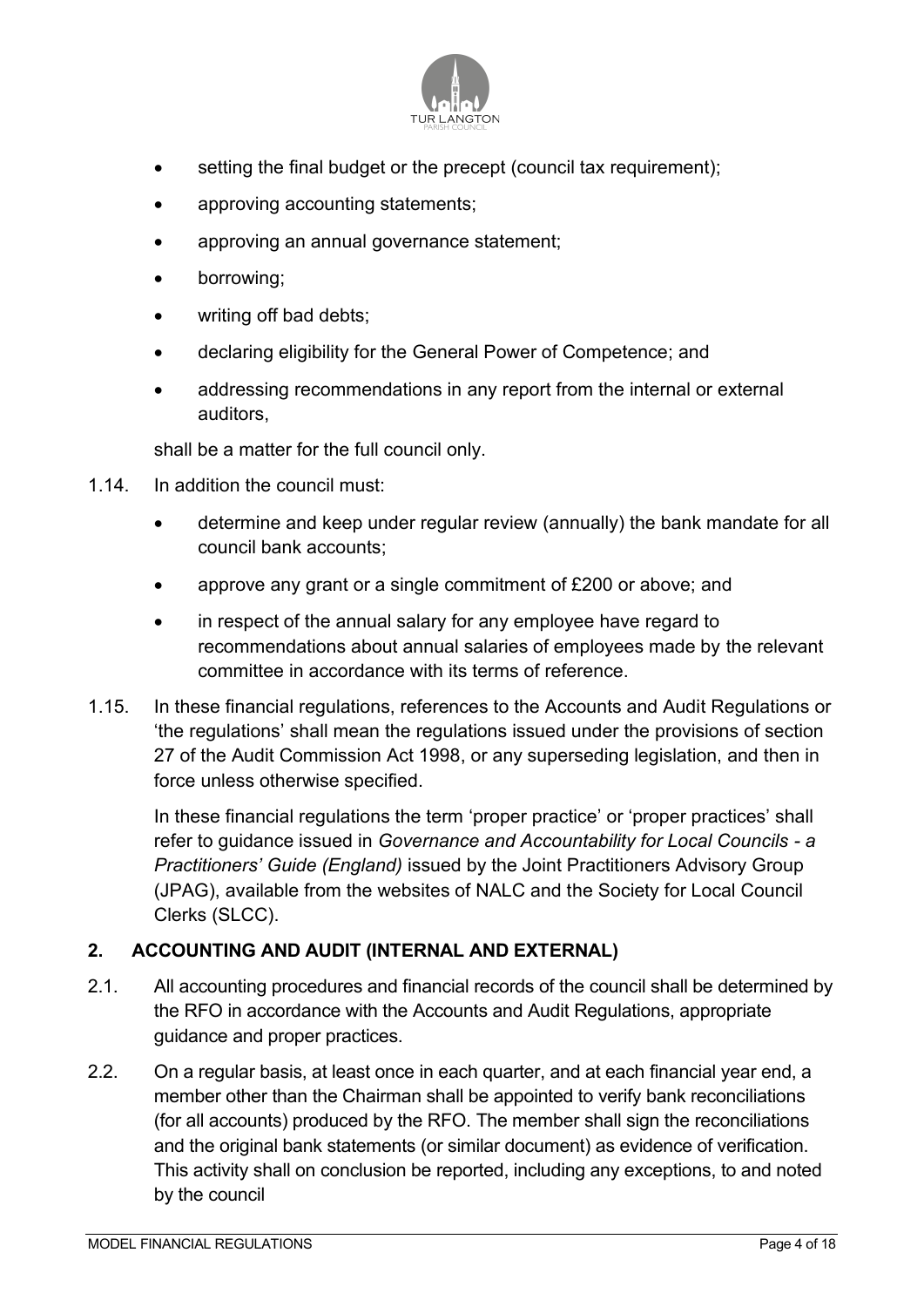

- 2.3. The RFO shall complete the annual statement of accounts, annual report, and any related documents of the council contained in the Annual Return (as specified in proper practices) as soon as practicable after the end of the financial year and having certified the accounts shall submit them and report thereon to the council within the timescales set by the Accounts and Audit Regulations.
- 2.4. The council shall ensure that there is an adequate and effective system of internal audit of its accounting records, and of its system of internal control in accordance with proper practices. Any officer or member of the council shall make available such documents and records as appear to the council to be necessary for the purpose of the audit and shall, as directed by the council, supply the RFO, internal auditor, or external auditor with such information and explanation as the council considers necessary for that purpose.
- 2.5. The internal auditor shall be appointed by and shall carry out the work in relation to internal controls required by the council in accordance with proper practices.
- 2.6. The internal auditor shall:
	- be competent and independent of the financial operations of the council;
	- report to council in writing, or in person, on a regular basis with a minimum of one annual written report during each financial year;
	- to demonstrate competence, objectivity and independence, be free from any actual or perceived conflicts of interest, including those arising from family relationships; and
	- have no involvement in the financial decision making, management or control of the council.
- 2.7. Internal or external auditors may not under any circumstances:
	- perform any operational duties for the council;
	- initiate or approve accounting transactions; or
	- direct the activities of any council employee, except to the extent that such employees have been appropriately assigned to assist the internal auditor.
- 2.8. For the avoidance of doubt, in relation to internal audit the terms 'independent' and 'independence' shall have the same meaning as is described in proper practices.
- 2.9. The RFO shall make arrangements for the exercise of electors' rights in relation to the accounts including the opportunity to inspect the accounts, books, and vouchers and display or publish any notices and statements of account required by Audit Commission Act 1998, or any superseding legislation, and the Accounts and Audit Regulations.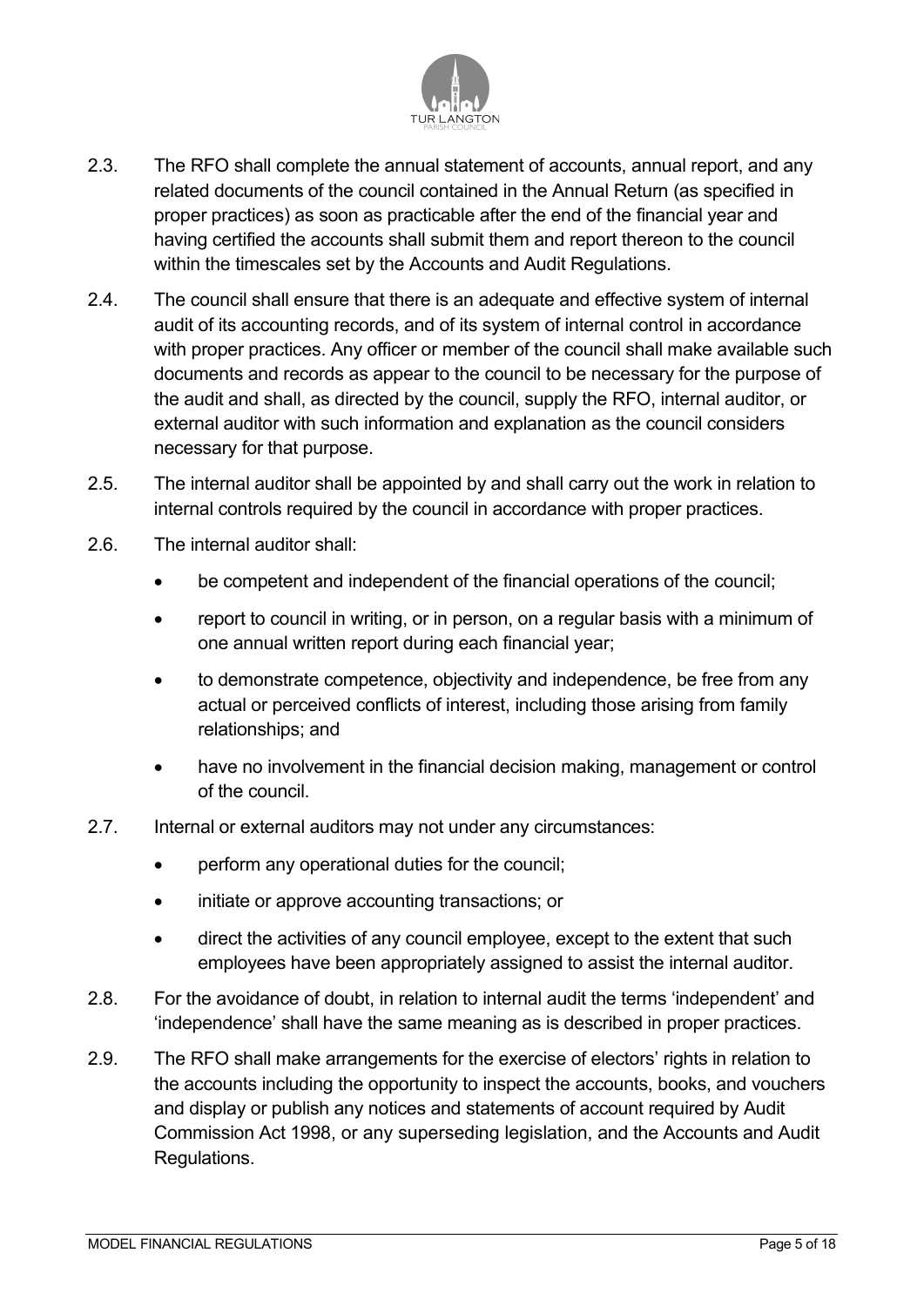

2.10. The RFO shall, without undue delay, bring to the attention of all councillors any correspondence or report from internal or external auditors.

### <span id="page-5-0"></span>**3. ANNUAL ESTIMATES (BUDGET) AND FORWARD PLANNING**

- 3.1. The RFO must each year, by no later than December, prepare detailed estimates of all receipts and payments including the use of reserves and all sources of funding for the following financial year in the form of a budget to be considered by the council.
- 3.2. The council shall fix the precept (council tax requirement), and relevant basic amount of council tax to be levied for the ensuing financial year not later than by the end of January each year. The RFO shall issue the precept to the billing authority and shall supply each member with a copy of the approved annual budget.
- 3.3. The approved annual budget shall form the basis of financial control for the ensuing year.

#### <span id="page-5-1"></span>**4. BUDGETARY CONTROL AND AUTHORITY TO SPEND**

- 4.1. Expenditure on revenue items may be authorised up to the amounts included for that class of expenditure in the approved budget. This authority is to be determined by:
	- the council for all items £200.00 or above or
	- a duly delegated committee of the council for items £200.00 or above or
	- the Clerk, in conjunction with Chairman of Council or Chairman of the appropriate committee, for any items below £200.00

Such authority is to be evidenced by a minute or by an authorisation slip duly signed by the Clerk, and by the appropriate Chairman.

Contracts may not be disaggregated to avoid controls imposed by these regulations.

- 4.2. No expenditure may be authorised that will exceed the amount provided in the revenue budget for that class of expenditure other than by resolution of the council, or duly delegated committee. During the budget year and with the approval of council having considered fully the implications for public services, unspent and available amounts may be moved to other budget headings or to an earmarked reserve as appropriate ('virement').
- 4.3. Unspent provisions in the revenue or capital budgets for completed projects shall not be carried forward to a subsequent year.
- 4.4. The salary budgets are to be reviewed at least annually on the anniversary of the appointment of the clerk for the following financial year and such review shall be evidenced by a hard copy schedule signed by the Clerk and the Chairman of Council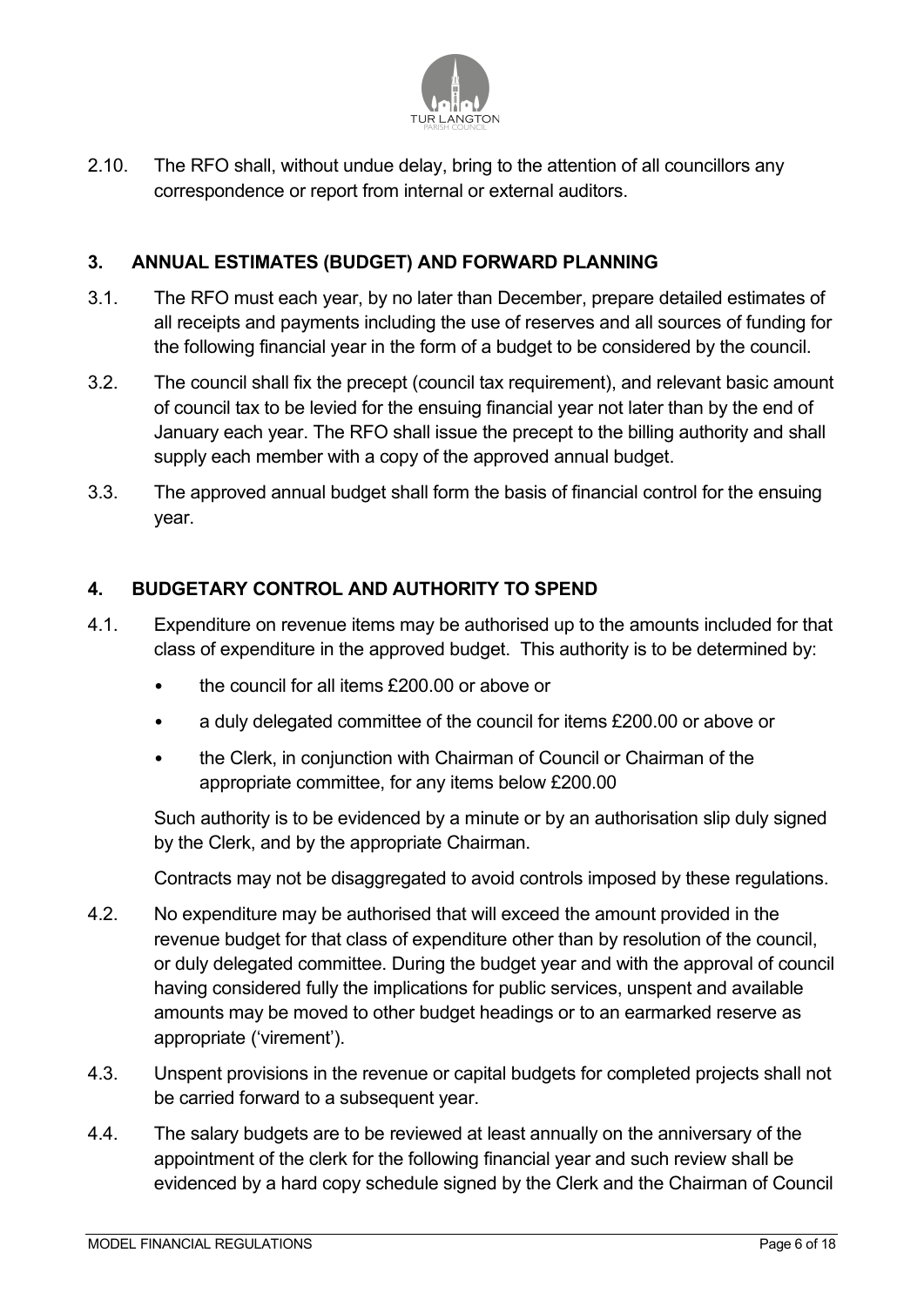

or relevant committee. The RFO will inform committees of any changes impacting on their budget requirement for the coming year in good time.

- 4.5. In cases of extreme risk to the delivery of council services, the clerk may authorise revenue expenditure on behalf of the council which in the clerk's judgement it is necessary to carry out. Such expenditure includes repair, replacement or other work, whether or not there is any budgetary provision for the expenditure, subject to a limit of £200.00. The Clerk shall report such action to the chairman as soon as possible and to the council as soon as practicable thereafter.
- 4.6. No expenditure shall be authorised in relation to any capital project and no contract entered into or tender accepted involving capital expenditure unless the council is satisfied that the necessary funds are available and the requisite borrowing approval has been obtained.
- 4.7. All capital works shall be administered in accordance with the council's standing orders and financial regulations relating to contracts.
- 4.8. The RFO shall regularly provide the council with a statement of receipts and payments to date under each head of the budgets, comparing actual expenditure to the appropriate date against that planned as shown in the budget. These statements are to be prepared at least at the end of each financial quarter and shall show explanations of material variances. For this purpose "material" shall be in excess of £100 or 15% of the budget.
- 4.9. Changes in earmarked reserves shall be approved by council as part of the budgetary control process.

#### <span id="page-6-0"></span>**5. BANKING ARRANGEMENTS AND AUTHORISATION OF PAYMENTS**

- 5.1. The council's banking arrangements, including the bank mandate, shall be made by the RFO and approved by the council; banking arrangements may not be delegated to a committee. They shall be regularly reviewed for safety and efficiency.
- 5.2. The RFO shall prepare a schedule of payments requiring authorisation, forming part of the Agenda for the Meeting and, together with the relevant invoices, present the schedule to council. The council / committee shall review the schedule for compliance and, having satisfied itself shall authorise payment by a resolution of the council. The approved schedule shall be ruled off and initialled by the Chairman of the Meeting. A detailed list of all payments shall be disclosed within or as an attachment to the minutes of the meeting at which payment was authorised. Personal payments (including salaries, wages, expenses and any payment made in relation to the termination of a contract of employment) may be summarised to remove public access to any personal information.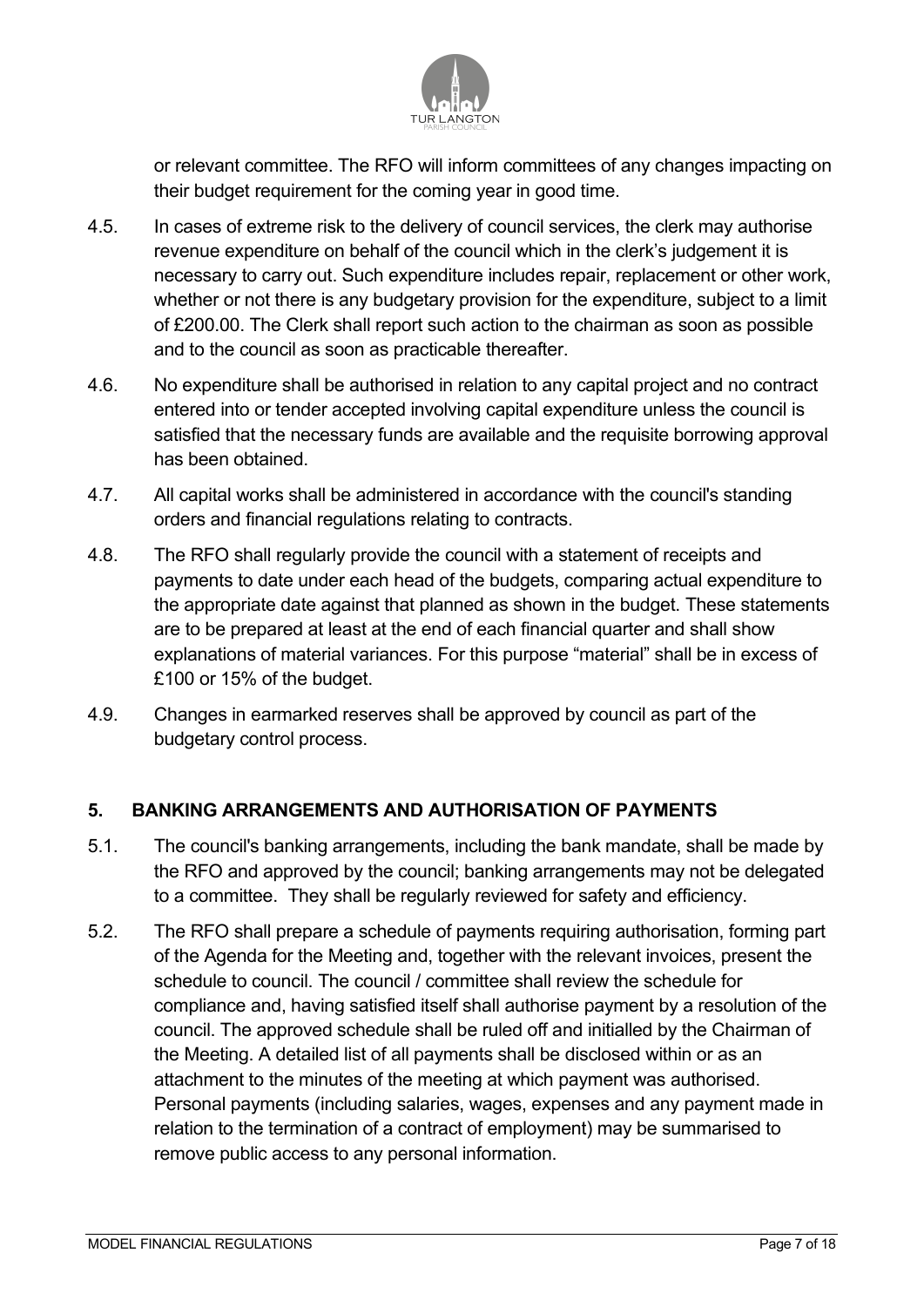

- 5.3. All invoices for payment shall be examined, verified and certified by the RFO to confirm that the work, goods or services to which each invoice relates has been received, carried out, examined and represents expenditure previously approved by the council.
- 5.4. The RFO shall examine invoices for arithmetical accuracy and analyse them to the appropriate expenditure heading. The RFO shall take all steps to pay all invoices submitted, and which are in order, at the next available council.
- 5.5. The Clerk shall have delegated authority to authorise the payment of items only in the following circumstances:
	- a) If a payment is necessary to avoid a charge to interest under the Late Payment of Commercial Debts (Interest) Act 1998, and the due date for payment is before the next scheduled Meeting of council, where the RFO certifies that there is no dispute or other reason to delay payment, provided that a list of such payments shall be submitted to the next appropriate meeting of council
	- b) An expenditure item authorised under 5.6 below (continuing contracts and obligations) provided that a list of such payments shall be submitted to the next appropriate meeting of council; or
	- c) fund transfers within the councils banking arrangements up to the sum of £1,000, provided that a list of such payments shall be submitted to the next appropriate meeting of council.
- 5.6. For each financial year the RFO shall draw up a list of due payments which arise on a regular basis as the result of a continuing contract, statutory duty, or obligation (such as but not exclusively, Salaries, PAYE and NI, Superannuation Fund and regular maintenance contracts and the like for which council may authorise payment for the year provided that the requirements of regulation 4.1 (Budgetary Controls) are adhered to, provided also that a list of such payments shall be submitted to the next appropriate meeting of council.
- 5.7. A record of regular payments made under 5.6 above shall be drawn up and be signed by two members on each and every occasion when payment is authorised thus controlling the risk of duplicated payments being authorised and / or made.
- 5.8. In respect of grants a duly authorised committee shall approve expenditure within any limits set by council and in accordance with any policy statement approved by council.
- 5.9. Members are subject to the Code of Conduct that has been adopted by the council and shall comply with the Code and Standing Orders when a decision to authorise or instruct payment is made in respect of a matter in which they have a disclosable pecuniary or other interest, unless a dispensation has been granted.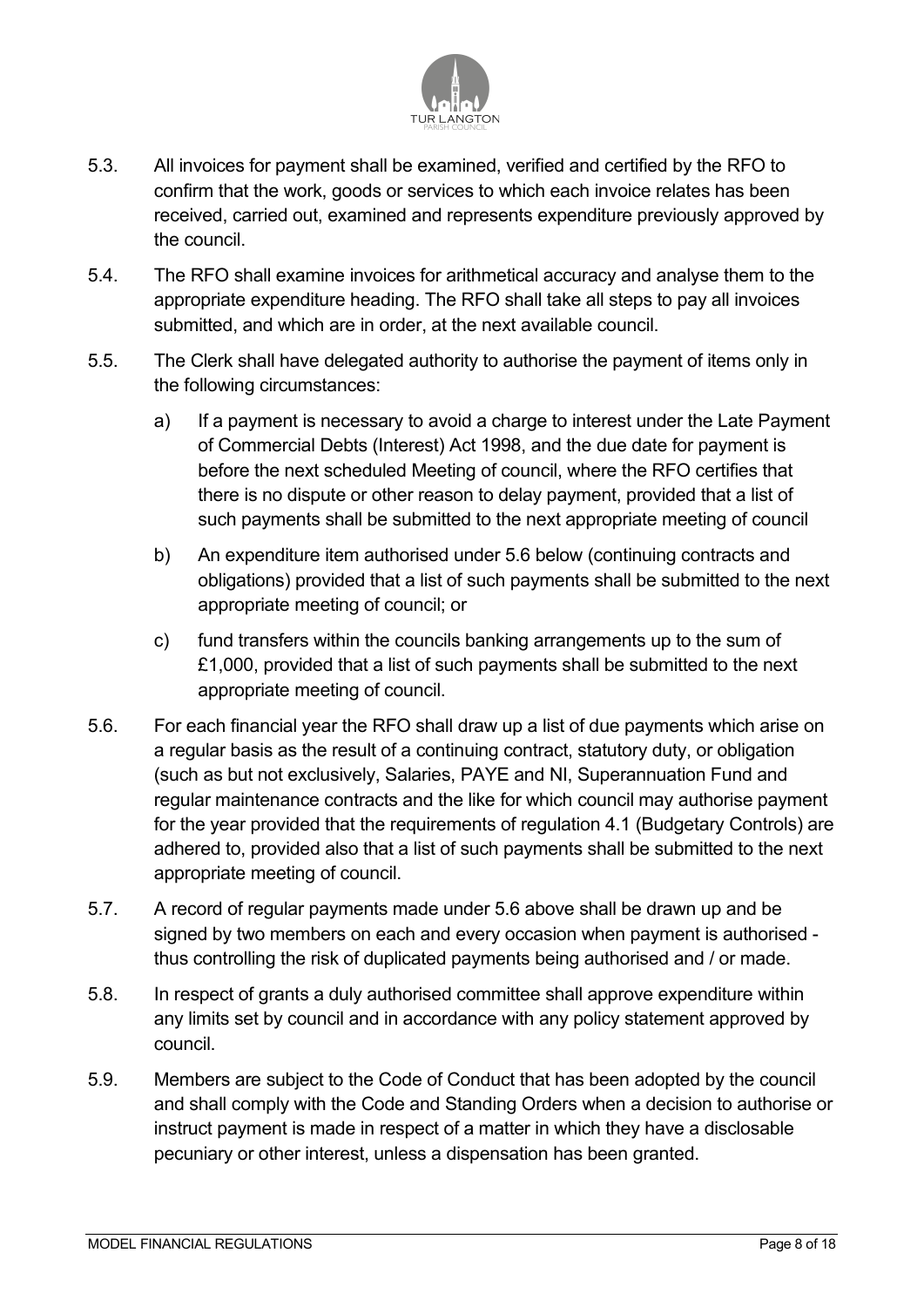

- 5.10. The council will aim to rotate the duties of members in these Regulations so that onerous duties are shared out as evenly as possible over time.
- 5.11. Any changes in the recorded details of suppliers, such as bank account records, shall be approved in writing by a Member.

#### <span id="page-8-0"></span>**6. INSTRUCTIONS FOR THE MAKING OF PAYMENTS**

- 6.1. The council will make safe and efficient arrangements for the making of its payments.
- 6.2. Following authorisation under Financial Regulation 5 above, the council, a duly delegated committee or, if so delegated, the RFO shall give instruction that a payment shall be made.
- 6.3. All payments shall be affected by cheque or other instructions to the council's bankers, or otherwise, in accordance with a resolution of council.
- 6.4. Cheques or orders for payment drawn on the bank account in accordance with the schedule as presented to council or committee shall be signed by two members of council in accordance with a resolution instructing that payment. A member who is a bank signatory, having a connection by virtue of family or business relationships with the beneficiary of a payment, should not, under normal circumstances, be a signatory to the payment in question.
- 6.5. To indicate agreement of the details shown on the cheque or order for payment with the counterfoil and the invoice or similar documentation, the signatories shall each also initial the cheque counterfoil.
- 6.6. Cheques or orders for payment shall not normally be presented for signature other than at a council or committee meeting (including immediately before or after such a meeting). Any signatures obtained away from such meetings shall be reported to the council at the next convenient meeting.
- 6.7. If thought appropriate by the council, payment for certain items (principally salaries) may be made by banker's standing order provided that the instructions are signed, or otherwise evidenced by two members are retained and any payments are reported to council as made. The approval of the use of a banker's standing order shall be renewed by resolution of the council at least every two years.
- 6.8. If thought appropriate by the council, payment for certain items may be made by BACS or CHAPS methods provided that the instructions for each payment are signed, or otherwise evidenced, by two authorised bank signatories are retained and any payments are reported to council as made. The approval of the use of BACS or CHAPS shall be renewed by resolution of the council at least every two years.

.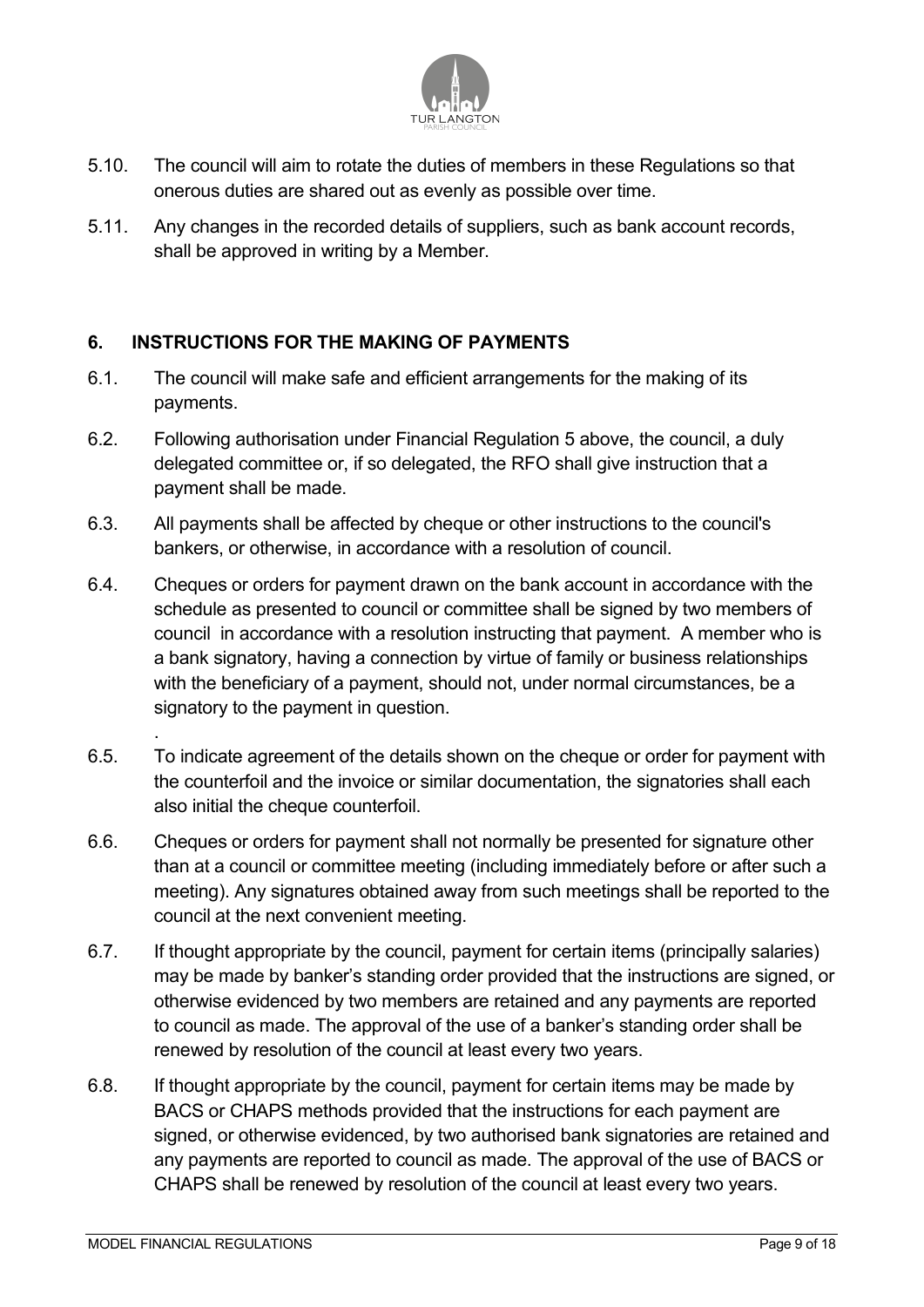

- 6.9. If thought appropriate by the council payment for certain items may be made by internet banking transfer provided evidence is retained showing which members approved the payment.
- 6.10. Where a computer requires use of a personal identification number (PIN) or other password(s), for access to the council's records on that computer, a note shall be made of the PIN and Passwords and shall be handed to and retained by the Chairman of Council in a sealed dated envelope. This envelope may not be opened other than in the presence of two other councillors. After the envelope has been opened, in any circumstances, the PIN and / or passwords shall be changed as soon as practicable. The fact that the sealed envelope has been opened, in whatever circumstances, shall be reported to all members immediately and formally to the next available meeting of the council. This will not be required for a member's personal computer used only for remote authorisation of bank payments.
- 6.11. No employee or councillor shall disclose any PIN or password, relevant to the working of the council or its bank accounts, to any person not authorised in writing by the council or a duly delegated committee.
- 6.12. Regular back-up copies of the records on any computer shall be made on a memory stick and shall be stored by the chair securely away from the computer in question, and preferably off site.
- 6.13. The council, and any members using computers for the council's financial business, shall ensure that anti-virus, anti-spyware and firewall, software with automatic updates, together with a high level of security, is used.
- 6.14. Where internet banking arrangements are made with any bank, the Clerk shall be appointed as the Service Administrator. The bank mandate approved by the council shall identify a number of councillors who will be authorised to approve transactions on those accounts. The bank mandate will state clearly the amounts of payments that can be instructed by the use of the Service Administrator alone, or by the Service Administrator with a stated number of approvals. The set up at the bank limits the number of people involved in the process of authorising internet payments to two. The council has arranged all for internet banking payments to require authorisation by two signatories. The clerk will input a payment, which cannot be issued until a two councillor signatory signatories with internet access has have logged in and authorised the payment. All payments made through internet banking are included in the minutes, either before payment or at the first meeting following payment. See also the council's Internet Banking Policy.
- 6.15. Access to any internet banking accounts will be directly to the access page (which may be saved under "favourites"), and not through a search engine or e-mail link. Remembered or saved passwords facilities must not be used on any computer used for council banking work. Breach of this Regulation will be treated as a very serious matter under these regulations.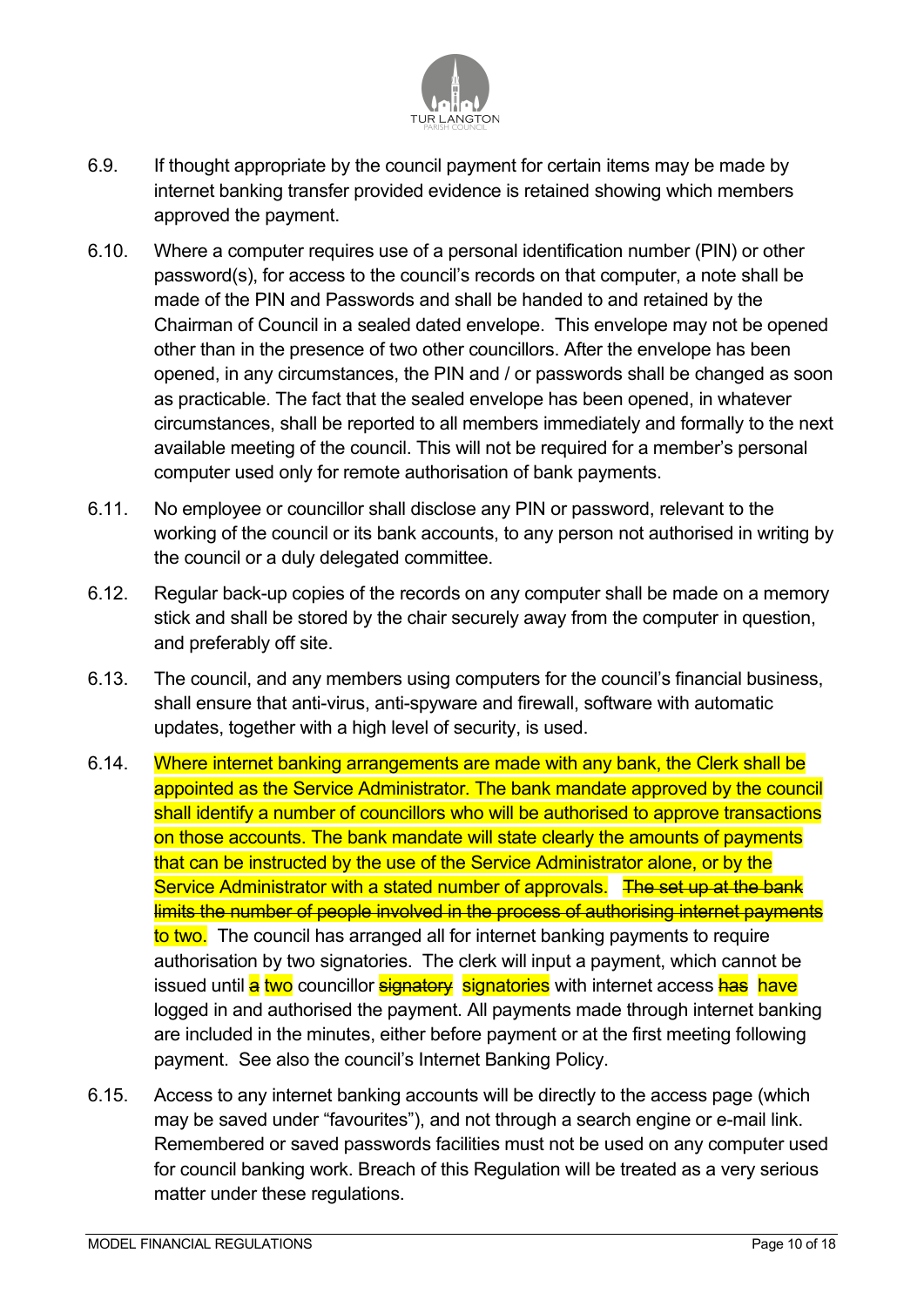

- 6.16. Changes to account details for suppliers, which are used for internet banking may only be changed on written hard copy notification by the supplier and supported by hard copy authority for change signed by the Clerk and a member. A programme of regular checks of standing data with suppliers will be followed.
- 6.17. Any Debit Card issued for use will be specifically restricted to the Clerk and will also be restricted to a single transaction maximum value of £200 unless authorised by council or finance committee in writing before any order is placed.

#### <span id="page-10-0"></span>**7. PAYMENT OF SALARIES**

- 7.1. As an employer, the council shall make arrangements to meet fully the statutory requirements placed on all employers by PAYE and National Insurance legislation. The payment of all salaries shall be made in accordance with payroll records and the rules of PAYE and National Insurance currently operating, and salary rates shall be as agreed by council, or duly delegated committee.
- 7.2. Payment of salaries and payment of deductions from salary such as may be required to be made for tax, national insurance and pension contributions, or similar statutory or discretionary deductions must be made in accordance with the payroll records and on the appropriate dates stipulated in employment contracts, provided that each payment is reported to the next available council meeting, as set out in these regulations above.
- 7.3. No changes shall be made to any employee's pay, emoluments, or terms and conditions of employment without the prior consent of the council
- 7.4. Each and every payment to employees of net salary and to the appropriate creditor of the statutory and discretionary deductions may be recorded in a separate confidential record (confidential cash book). This confidential record is not open to inspection or review (under the Freedom of Information Act 2000 or otherwise) other than:
	- a) by any councillor who can demonstrate a need to know;
	- b) by the internal auditor;
	- c) by the external auditor; or
	- d) by any person authorised under Audit Commission Act 1998, or any superseding legislation.
- 7.5. The total of such payments in each calendar month shall be reported with all other payments as made as may be required under these Financial Regulations, to ensure that only payments due for the period have actually been paid.
- 7.6. An effective system of personal performance management should be maintained for the senior officers.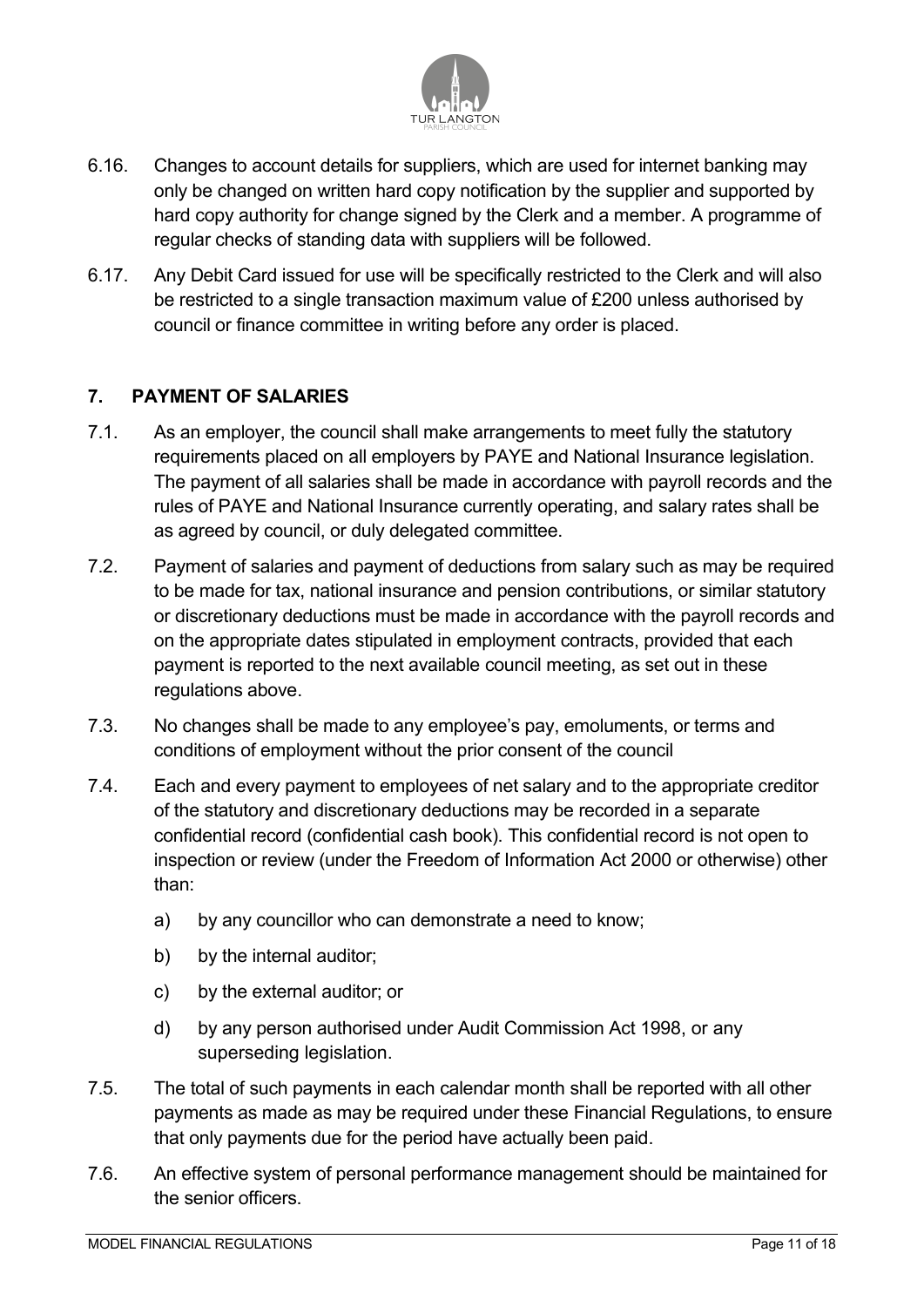

- 7.7. Any termination payments shall be supported by a clear business case and reported to the council. Termination payments shall only be authorised by council.
- 7.8. Before employing interim staff the council must consider a full business case.

# <span id="page-11-0"></span>**8. LOANS AND INVESTMENTS**

- 8.1. All borrowings shall be effected in the name of the council, after obtaining any necessary borrowing approval. Any application for borrowing approval shall be approved by Council as to terms and purpose. The application for borrowing approval, and subsequent arrangements for the loan shall only be approved by full council.
- 8.2. Any financial arrangement which does not require formal borrowing approval from the Secretary of State/Welsh Assembly Government (such as Hire Purchase or Leasing of tangible assets) shall be subject to approval by the full council. In each case a report in writing shall be provided to council in respect of value for money for the proposed transaction.
- 8.3. The council will arrange with the council's banks and investment providers for the sending of a copy of each statement of account to the Chairman of the council at the same time as one is issued to the RFO.
- 8.4. All loans and investments shall be negotiated in the name of the council and shall be for a set period in accordance with council policy. .
- 8.5. All investments of money under the control of the council shall be in the name of the council.
- 8.6. All investment certificates and other documents relating thereto shall be retained in the custody of the RFO.
- 8.7. Payments in respect of short term or long term investments, including transfers between bank accounts held in the same bank, or branch, shall be made in accordance with Regulation 5 (Authorisation of payments) and Regulation 6 (Instructions for payments).

#### <span id="page-11-1"></span>**9. INCOME**

- 9.1. The collection of all sums due to the council shall be the responsibility of and under the supervision of the RFO.
- 9.2. Particulars of all charges to be made for work done, services rendered or goods supplied shall be agreed annually by the council, notified to the RFO and the RFO shall be responsible for the collection of all accounts due to the council.
- 9.3. The council will review all fees and charges at least annually, following a report of the Clerk.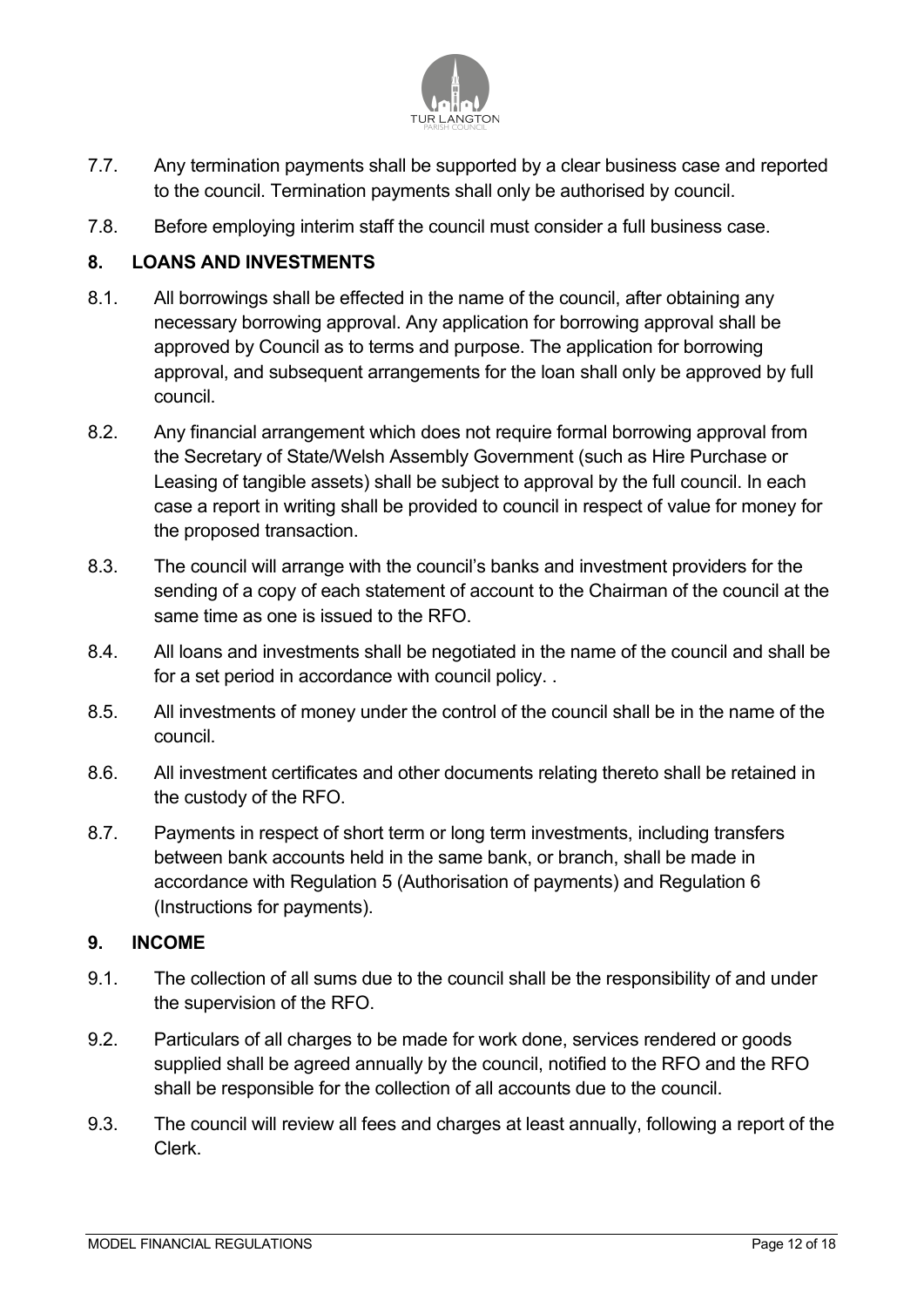

- 9.4. Any sums found to be irrecoverable and any bad debts shall be reported to the council and shall be written off in the year, where possible. If this is not feasible they should be written off as soon as possible in the next year
- 9.5. All sums received on behalf of the council shall be banked intact as directed by the RFO. In all cases, all receipts shall be deposited with the council's bankers with such frequency as the RFO considers necessary.
- 9.6. The origin of each receipt shall be entered on the paying-in slip.
- 9.7. Personal cheques shall not be cashed out of money held on behalf of the council.
- 9.8. The RFO shall promptly complete any VAT Return that is required. Any repayment claim due in accordance with VAT Act 1994 section 33 shall be made at least annually coinciding with the financial year end.
- 9.9. Where any significant sums of cash are regularly received by the council, the RFO shall take such steps as are agreed by the council to ensure that more than one person is present when the cash is counted in the first instance, that there is a reconciliation to some form of control such as ticket issues, and that appropriate care is taken in the security and safety of individuals banking such cash.

### <span id="page-12-0"></span>**10. ORDERS FOR WORK, GOODS AND SERVICES**

- 10.1. An official order or letter shall be issued for all work, goods and services unless a formal contract is to be prepared or an official order would be inappropriate. Copies of orders shall be retained.
- 10.2. Order books shall be controlled by the RFO.
- 10.3. All members and officers are responsible for obtaining value for money at all times. An officer issuing an official order shall ensure as far as reasonable and practicable that the best available terms are obtained in respect of each transaction, usually by obtaining three or more quotations or estimates from appropriate suppliers, subject to any *de minimis* provisions in Regulation 11.1 below.
- 10.4. A member may not issue an official order or make any contract on behalf of the council.
- 10.5. The RFO shall verify the lawful nature of any proposed purchase before the issue of any order, and in the case of new or infrequent purchases or payments, the RFO shall ensure that the statutory authority shall be reported to the meeting at which the order is approved so that the minutes can record the power being used.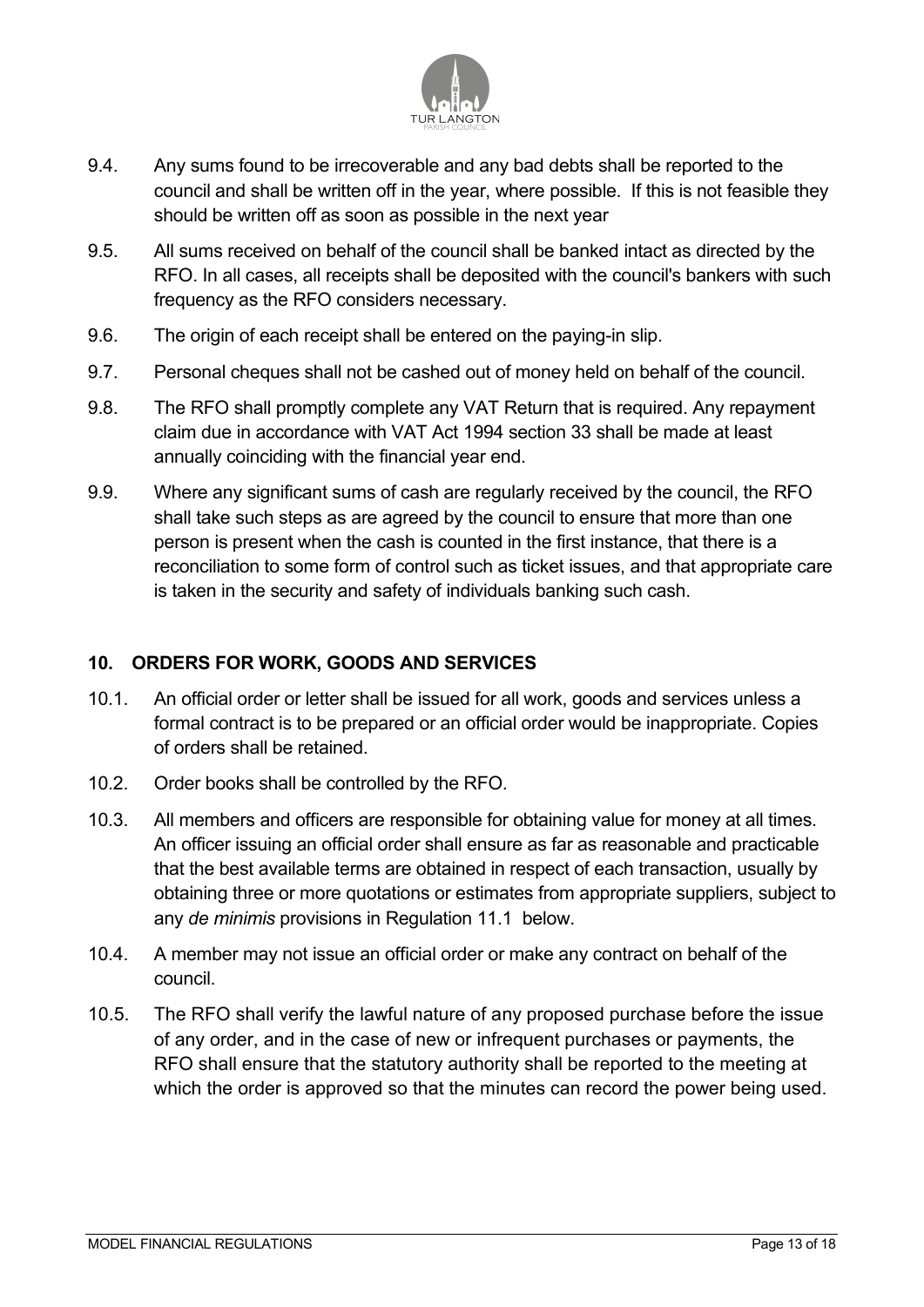

#### <span id="page-13-0"></span>**11. CONTRACTS**

- 11.1. Procedures as to contracts are laid down as follows:
	- a. Every contract shall comply with these financial regulations, and no exceptions shall be made otherwise than in an emergency provided that this regulation need not apply to contracts which relate to items (i) to (vi) below:
		- i. for the supply of gas, electricity, water, sewerage and telephone services;
			- ii. for specialist services such as are provided by legal professionals acting in disputes;
			- iii. for work to be executed or goods or materials to be supplied which consist of repairs to or parts for existing machinery or equipment or plant;
	- iv. for work to be executed or goods or materials to be supplied which constitute an extension of an existing contract by the council;
		- v. for additional audit work of the external auditor up to an estimated value of £200 (in excess of this sum the RFO shall act after consultation with the Chairman and Vice Chairman of council); and
		- vi. for goods or materials proposed to be purchased which are proprietary articles and / or are only sold at a fixed price.
	- b. Where the council intends to procure or award a public supply contract, public service contract or public works contract as defined by The Public Contracts Regulations 2015 ("the Regulations") which is valued at £25,000 or more, the council shall comply with the relevant requirements of the Regulations<sup>2</sup>.
	- c. The full requirements of The Regulations, as applicable, shall be followed in respect of the tendering and award of a public supply contract, public service contract or public works contract which exceed thresholds in The Regulations set by the Public Contracts Directive 2014/24/EU (which may change from time to time) $3$ .
	- d. When applications are made to waive financial regulations relating to contracts to enable a price to be negotiated without competition the reason shall be embodied in a recommendation to the council.
	- e. Such invitation to tender shall state the general nature of the intended contract and the Clerk shall obtain the necessary technical assistance to prepare a specification in appropriate cases. The invitation shall in addition state that tenders must be addressed to the Clerk in the ordinary course of post. Each

<sup>&</sup>lt;sup>2</sup> The Regulations require councils to use the Contracts Finder website to advertise contract opportunities, set out the procedures to be followed in awarding new contracts and to publicise the award of new contracts <sup>3</sup> Thresholds currently applicable are:

a. For public supply and public service contracts 209,000 Euros (£181,302)

b. For public works contracts) 5,225,000 Euros (£4,551,413)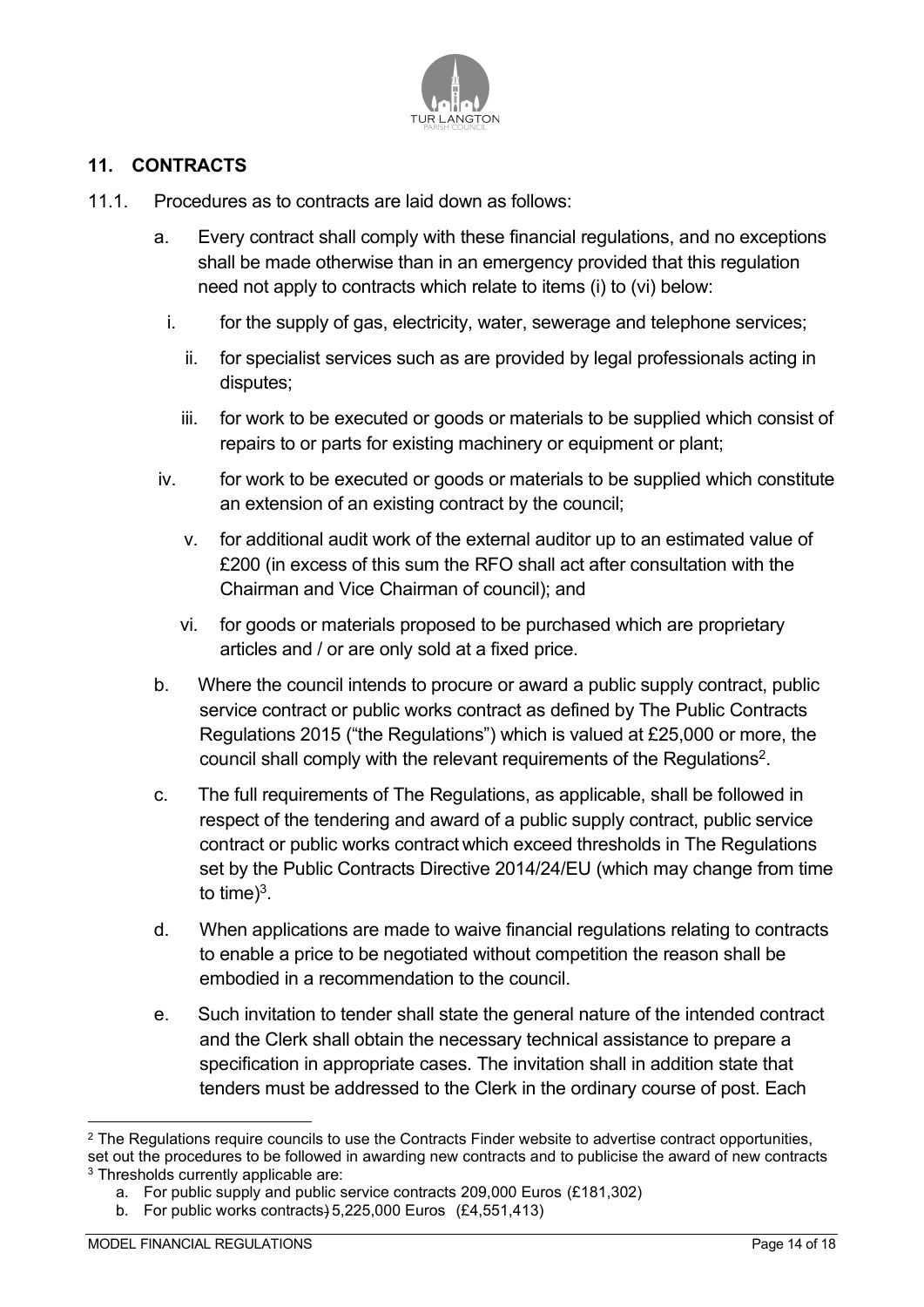

tendering firm shall be supplied with a specifically marked envelope in which the tender is to be sealed and remain sealed until the prescribed date for opening tenders for that contract.

- f. All sealed tenders shall be opened at the same time on the prescribed date by the Clerk in the presence of at least one member of council.
- g. Any invitation to tender issued under this regulation shall be subject to Standing Order18d <sup>4</sup> and shall refer to the terms of the Bribery Act 2010.
- h. When it is to enter into a contract of less than £25,000 in value for the supply of goods or materials or for the execution of works or specialist services other than such goods, materials, works or specialist services as are excepted as set out in paragraph (a) the Clerk shall obtain 3 quotations (priced descriptions of the proposed supply); where the value is below £3,000 and above £500 the Clerk or RFO shall strive to obtain 3 estimates. Otherwise, Regulation 10.3 above shall apply.
	- i. The council shall not be obliged to accept the lowest or any tender, quote or estimate.
	- j. Should it occur that the council, or duly delegated committee, does not accept any tender, quote or estimate, the work is not allocated and the council requires further pricing, provided that the specification does not change, no person shall be permitted to submit a later tender, estimate or quote who was present when the original decision making process was being undertaken.

# <span id="page-14-0"></span>**12. Payments under contracts for building or other construction work**

- 12.1 Payments on account of the contract sum shall be made within the time specified in the contract by the RFO upon authorised certificates of the architect or other consultants engaged to supervise the contract (subject to any percentage withholding as may be agreed in the particular contract).
- 12.2. Where contracts provide for payment by instalments the RFO shall maintain a record of all such payments. In any case where it is estimated that the total cost of work carried out under a contract, excluding agreed variations, will exceed the contract sum of 5% or more a report shall be submitted to the council.
- 12.3. Any variation to a contract or addition to or omission from a contract must be approved by the council and Clerk to the contractor in writing, the council being informed where the final cost is likely to exceed the financial provision.

# <span id="page-14-1"></span>**13. ASSETS, PROPERTIES AND ESTATES**

13.1. The Clerk shall make appropriate arrangements for the custody of all title deeds and Land Registry Certificates of properties held by the council. The RFO shall ensure a record is maintained of all properties held by the council, recording the location, extent, plan, reference, purchase details, nature of the interest, tenancies granted,

<sup>4</sup> Based on NALC's Model Standing Order 18d ©NALC 2018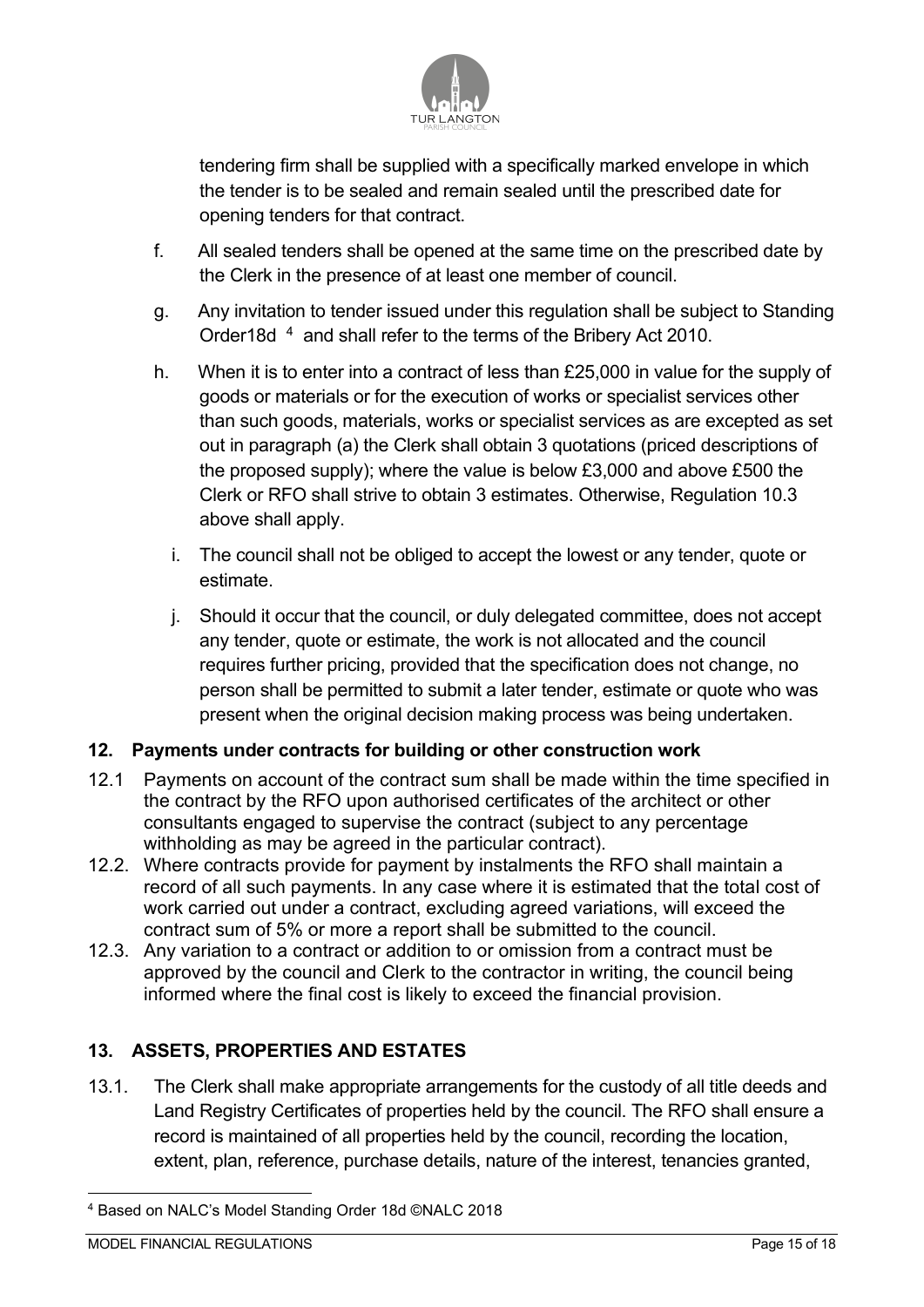

rents payable and purpose for which held in accordance with Accounts and Audit Regulations.

- 13.2. No tangible moveable property shall be purchased or otherwise acquired, sold, leased or otherwise disposed of, without the authority of the council, together with any other consents required by law, save where the estimated value of any one item of tangible movable property does not exceed £50.00
- 13.3. No real property (interests in land) shall be sold, leased or otherwise disposed of without the authority of the council, together with any other consents required by law, In each case a report in writing shall be provided to council in respect of valuation and surveyed condition of the property (including matters such as planning permissions and covenants) together with a proper business case (including an adequate level of consultation with the electorate).
- 13.4. No real property (interests in land) shall be purchased or acquired without the authority of the full council. In each case a report in writing shall be provided to council in respect of valuation and surveyed condition of the property (including matters such as planning permissions and covenants) together with a proper business case (including an adequate level of consultation with the electorate).
- 13.5. Subject only to the limit set in Reg. 14.2 above, no tangible moveable property shall be purchased or acquired without the authority of the full council. In each case a report in writing shall be provided to council with a full business case.
- 13.6. The RFO shall ensure that an appropriate and accurate Register of Assets and Investments is kept up to date. The continued existence of tangible assets shown in the Register shall be verified by the council at least annually, possibly in conjunction with a health and safety inspection of assets.

# <span id="page-15-0"></span>**14. INSURANCE**

- 14.1. Following the annual risk assessment (per Financial Regulation 17), the RFO shall effect all insurances and negotiate all claims on the council's insurers
- 14.2. The RFO shall keep a record of all insurances effected by the council and the property and risks covered thereby and annually review it.
- 14.3. The RFO shall be notified of any loss liability or damage or of any event likely to lead to a claim, and shall report these to council at the next available meeting.
- 14.4. All appropriate members and employees of the council shall be included in a suitable form of security or fidelity guarantee insurance which shall cover the maximum risk exposure as determined annually by the council, or duly delegated committee.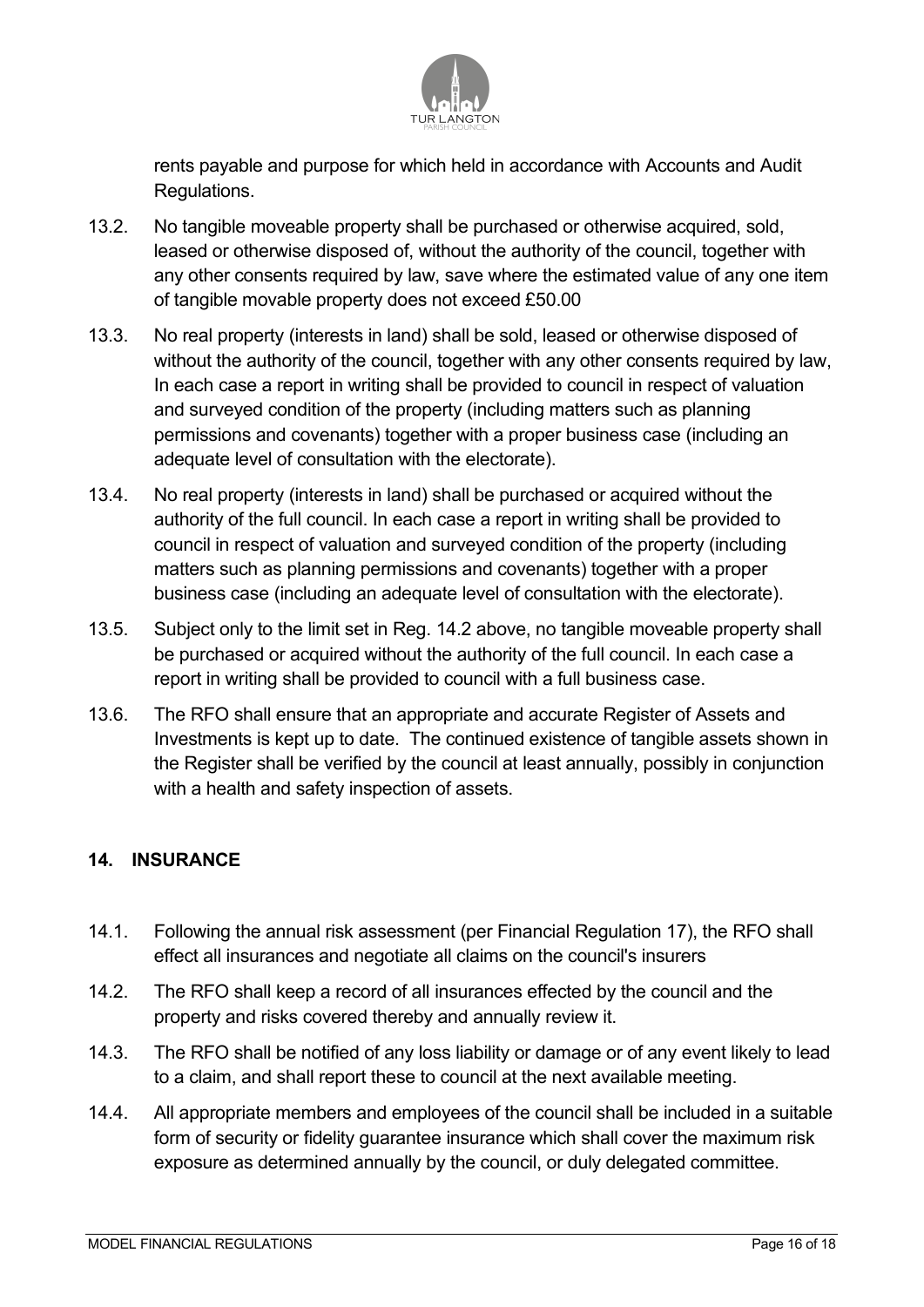

#### <span id="page-16-0"></span>**15. RISK MANAGEMENT**

- 15.1. The council is responsible for putting in place arrangements for the management of risk. The Clerk shall prepare, for approval by the council, risk management policy statements in respect of all activities of the council. Risk policy statements and consequential risk management arrangements shall be reviewed by the council at least annually.
- 15.2. When considering any new activity, the Clerk shall prepare a draft risk assessment including risk management proposals for consideration and adoption by the council.

#### <span id="page-16-1"></span>**16. SUSPENSION AND REVISION OF FINANCIAL REGULATIONS**

- 16.1. It shall be the duty of the council to review the Financial Regulations of the council annually at the Council's Annual Meeting in May (Standing Order 5 j ix). The Clerk shall make arrangements to monitor changes in legislation or proper practices and shall advise the council of any requirement for a consequential amendment to these financial regulations.
- 16.2. The council may, by resolution of the council duly notified prior to the relevant meeting of council, suspend any part of these Financial Regulations provided that reasons for the suspension are recorded and that an assessment of the risks arising has been drawn up and presented in advance to all members of council.